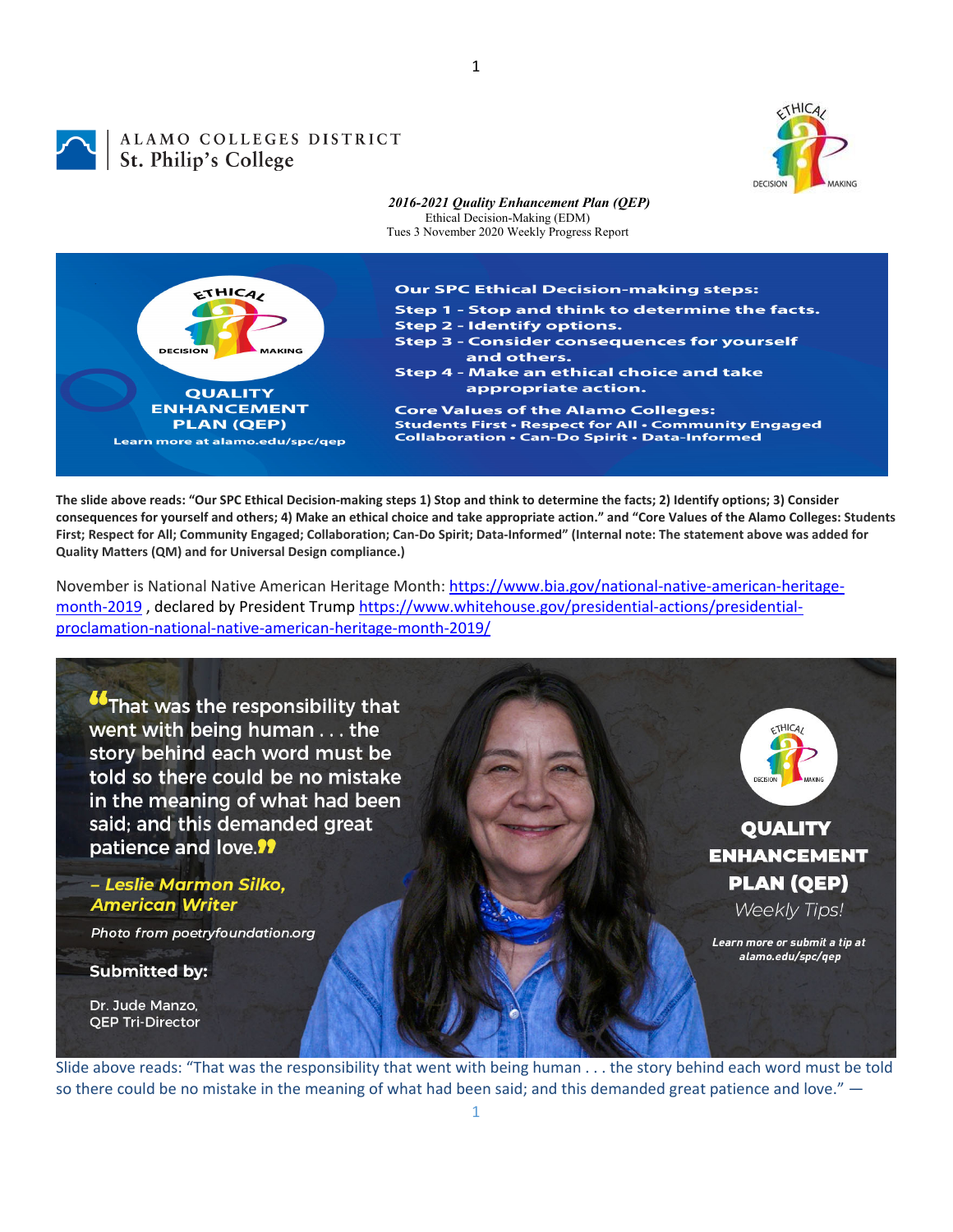**Ethical Decision-making steps highlighted in this quote: 1) Stop and think to determine the facts (behind the words); 3) Consider consequences for yourself and others (to ensure the words selected are accurate) Core Values also highlighted: Data informed; Respect for All** 

**1948: born in Albuquerque, New Mexico grows up in Laguna Pueblo; attends Laguna BIA (Bureau of Indian Affairs) School through the fourth grade; later, in order for her to avoid the boarding-room experience, her father drives 100 miles per day for her to attend the private Albuquerque Indian School 1969: completes BA from the University of New Mexico; considered part of the first wave of the Native American Renaissance**

#### **Novels, poetry, short story collections, and awards**

1973: Indian Song: Survival

- 1974: *Laguna Women: Poems*
- 1977: *Ceremony*, a novel about native American Vietnam veterans healing from their experiences
- 1980: *Western Stories*
- 1981: MacArthur Foundation Grant *; Storyteller*
- 1986: *Delicacy And Strength of Lace Letters*; *Letters Between Leslie Marmon Silko and* James Wright
- 1991: *Almanac of the Dead*
- 1994: Native Writers' Circle of the Americas Lifetime Achievement Award; *Sacred Water: Narratives and Pictures*
- 1996: *Rain; Love poem and Slim Canyon*
- 1997: *Yellow Woman and a Beauty of the Spirit: Essays on Native American Life Today*

2000: *Gardens in the Dunes*

**https://en.wikipedia.org/wiki/Leslie\_Marmon\_Silko** 

**Student engagement:** *What Would You Do* **scenarios. Dr. Angela McPherson Williams (Dr. Mac), Director of Student Success and the Department of Student Life.**

Assessments: 1) Online QEP 1) constituent; and 2) event surveys created. Dr. Melissa Guerrero, Director of **Institutional Research. 25 and 15 respondents.** https://survey.alamo.edu/Survey.aspx?s=439c10d5fbe14e7cafe541f73aba507b

**Faculty and Staff Professional Development: 2020 Fall Two-Year Ethics Bowl: 1) synchronous and 2) asynchronous. Cases 4, 5, 6, 7, 15 eliminated. Santa Fe College hosts asynchronous recording sessions to encourage uniform preparation. Georgia Military Institute to have three teams from their campuses. Santa Fe College coach Ann Thebaux and SPC faculty Charlie Lanston; SPC student Wallace Mack; and Sara Langston are coaching one of the two Santa Fe College teams (Team Voltron).** 

**10/23, 6-8 pm EST: Kick-off—fun, Ethics Slam-style mixer. 21 students; 24 Coaches, Tech staff, and cheerleaders/observers. Andy Hill, Charlie Langston, Dr. Marie Pannier Feldmeier, Dr. Manzo.** 

**10/24-31:** Each Ethics Bowl teams recorded four 10-minute case presentations.

**Santa Fe Team Voltron meetings: Ann Thebaut and Mac Wallace. Charlie and Sara Langston helped.** 

#### **Ethics Bowl Team Voltron Recording Sessions for Presentations (on Cases #1, #13, #12, #8)**

**Ann is looking forward to continuing the partnership/creating a 2020 Santa Fe/St. Philip's College team.**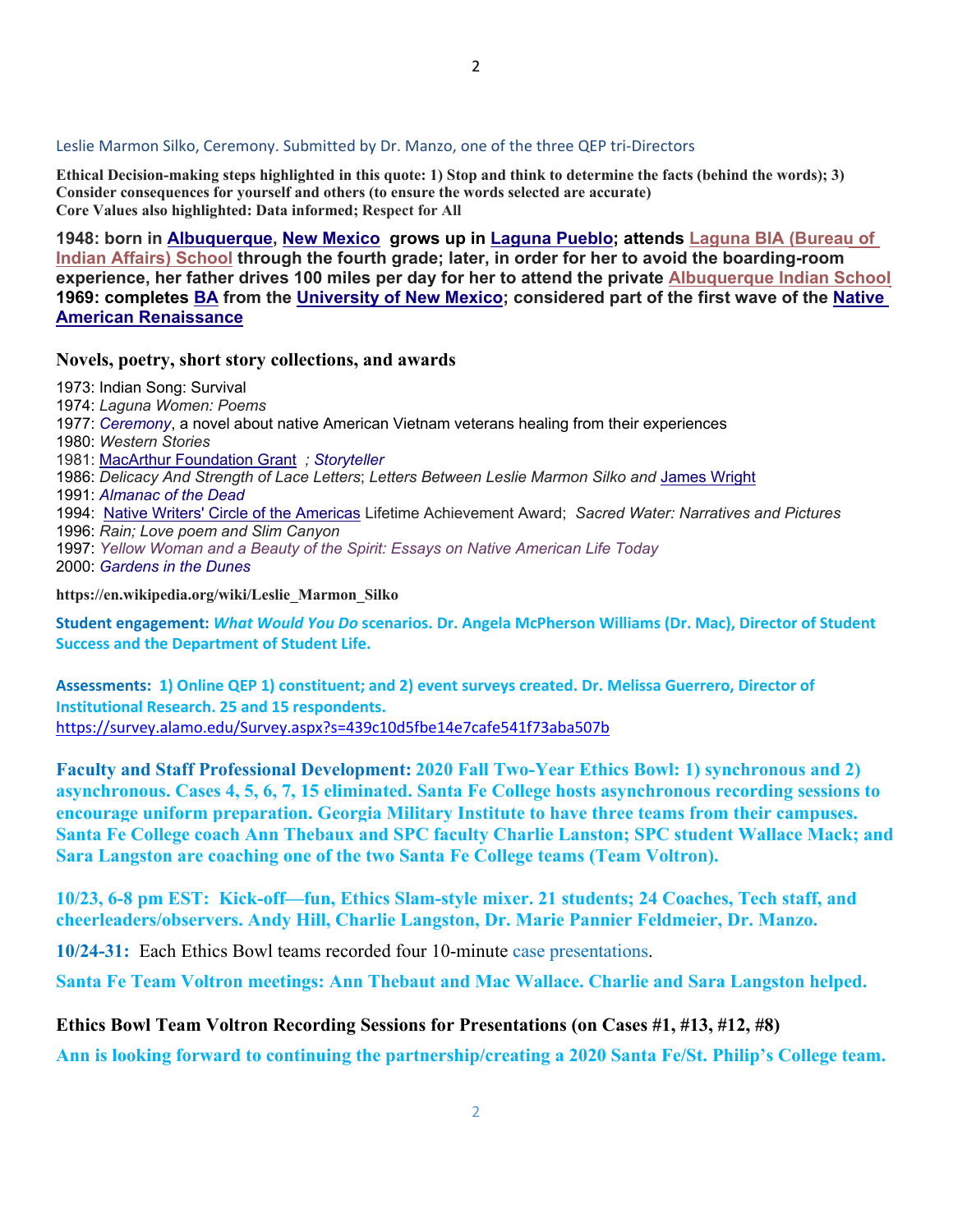## **10/27:** 6:30‐8:00 p.m. EST (5:30‐7:00 p.m. Central)

**10/28:** 10:00‐11:00 a.m. EST (9:00‐10:00 a.m. Central); & 6:30‐7:30 p.m. EST (5:30‐6:30 p.m. Central)

**10/29:** 6:30‐8:00 p.m. EST (5:30‐7:00 p.m. Central)

**10/30:** 10:00‐11:00 a.m. EST (9:00‐10:00 a.m. Central); & 6:30‐8:00 p.m. EST (5:30‐7:00 p.m. Central)

**10/31:** 1:00‐2:00 p.m. EST (12:00‐1:00 p.m. Central); & 4:00‐5:00 p.m. EST (3:00‐4:00 p.m. Central)

## **Overall Ethics Bowl Team Recording Sessions for Presentations (on Cases #1, #13, #12, #8)**

**11/1-7:** teams receive 1) competitors' 4 case presentations, record 2) commentaries: 5 minutes. **11/8-14**: teams receive 2) competitors' 4 case commentaries, record their 3) responses: 5 minutes.

**11/15-19**: judges score all recordings: 1) presentations; 2) commentaries in response to presentations; 3) responses to commentaries; and also prep their judges' Q&A questions for synchronous competition, below. **11/20-21**: synchronous competition: teams, moderators, and judges come together for two days. Five minute refresher / synopsis presentations / warmups for each case (not scored); judges question teams.

**Faculty and Staff Professional Development: College Services Division Best Practices, Thursday 29 November, 2 pm. 41 participants. Faculty and Staff Professional Development: Employee Development Day Q&A, Friday 30 November, 2 pm. 28 participants.** 

**Assessment: 2019 Personal & Social Responsibility Inventory-I: Fri 8/23-Fri 9/20; 1157 completed.** 

**2020: Fri 8/21-Fri 9/18. Extended to Fri 10/2. Completed surveys: Mon 8/31: 460; Fri 9/11: 642; Thurs 9/17: 705; Thurs 9/24: 798. Mon 9/28: 857; Fri 10/2: 928 total surveys completed (229 less than in 2019.)** 

**2019 Personal & Social Responsibility Inventory-I, post-Test. 2019: Mon 18 November-Fri 13 December. 2020: Mon 9 November to Fri 11 December. Comment: starts earlier than in 2019 Fall.** 

**Assessment Publicity: Email sent directly to students regarding PSRI-I survey; TigerPRESS to also announce PSRI-I; PSRI-I poster. Liz Castillo, Johnny Rodriguez, Alexa Saavedra, Larry Lopez.** 

## **Upcoming Tasks, Events, and Initiatives**

## **Faculty and Staff Professional Development: Presidents Division Best Practices, Thur 5 November, 2 pm.**

**Assessment: SACSCOC Five-year QEP Impact report meeting, Monday 9 November, Dr. Melissa Guerrero, Director of Institutional Research; Jeffrey French, Project Manager; David Kisel; Dr. Manzo; Liz Castillo. Updated** *WWYD* **data through Summer II received.**  https://sacscoc.org/app/uploads/2019/09/Process-review-of-QEP-Impact-Rpt.pdf